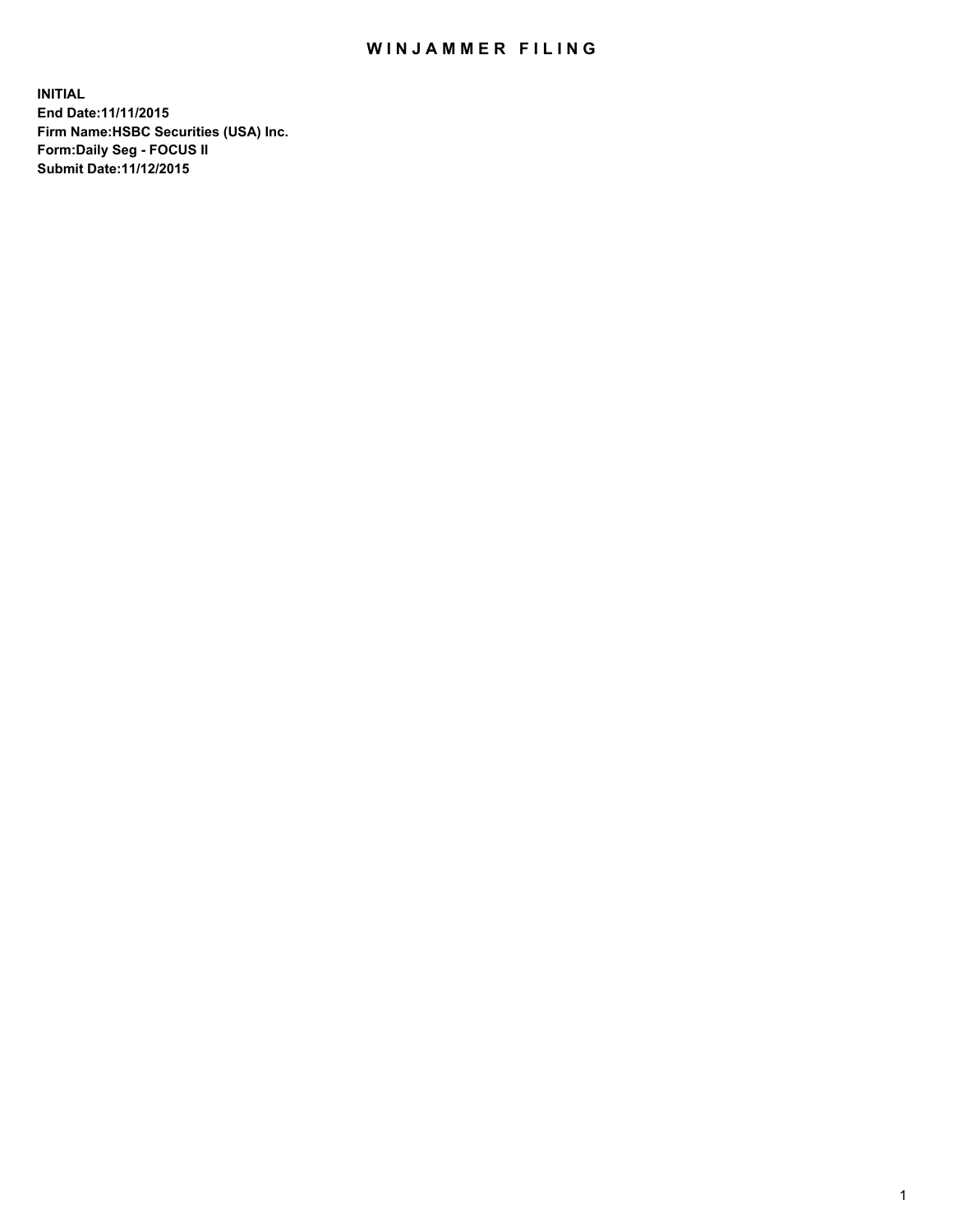## **INITIAL End Date:11/11/2015 Firm Name:HSBC Securities (USA) Inc. Form:Daily Seg - FOCUS II Submit Date:11/12/2015 Daily Segregation - Cover Page**

| Name of Company<br><b>Contact Name</b><br><b>Contact Phone Number</b><br><b>Contact Email Address</b>                                                                                                                                                                                                                         | <b>HSBC Securities (USA) Inc.</b><br>Steven richardson<br>212-525-6445<br>steven.richardson@us.hsbc.com |
|-------------------------------------------------------------------------------------------------------------------------------------------------------------------------------------------------------------------------------------------------------------------------------------------------------------------------------|---------------------------------------------------------------------------------------------------------|
| FCM's Customer Segregated Funds Residual Interest Target (choose one):<br>a. Minimum dollar amount: ; or<br>b. Minimum percentage of customer segregated funds required:%; or<br>c. Dollar amount range between: and; or<br>d. Percentage range of customer segregated funds required between:% and%.                         | 110,000,000<br><u>0</u><br>0 <sub>0</sub><br>0 <sub>0</sub>                                             |
| FCM's Customer Secured Amount Funds Residual Interest Target (choose one):<br>a. Minimum dollar amount: ; or<br>b. Minimum percentage of customer secured funds required:%; or<br>c. Dollar amount range between: and; or<br>d. Percentage range of customer secured funds required between:% and%.                           | 10,000,000<br><u>0</u><br>0 <sub>0</sub><br>0 <sub>0</sub>                                              |
| FCM's Cleared Swaps Customer Collateral Residual Interest Target (choose one):<br>a. Minimum dollar amount: ; or<br>b. Minimum percentage of cleared swaps customer collateral required:%; or<br>c. Dollar amount range between: and; or<br>d. Percentage range of cleared swaps customer collateral required between:% and%. | 90,000,000<br><u>0</u><br>0 <sub>0</sub><br>0 <sub>0</sub>                                              |

Attach supporting documents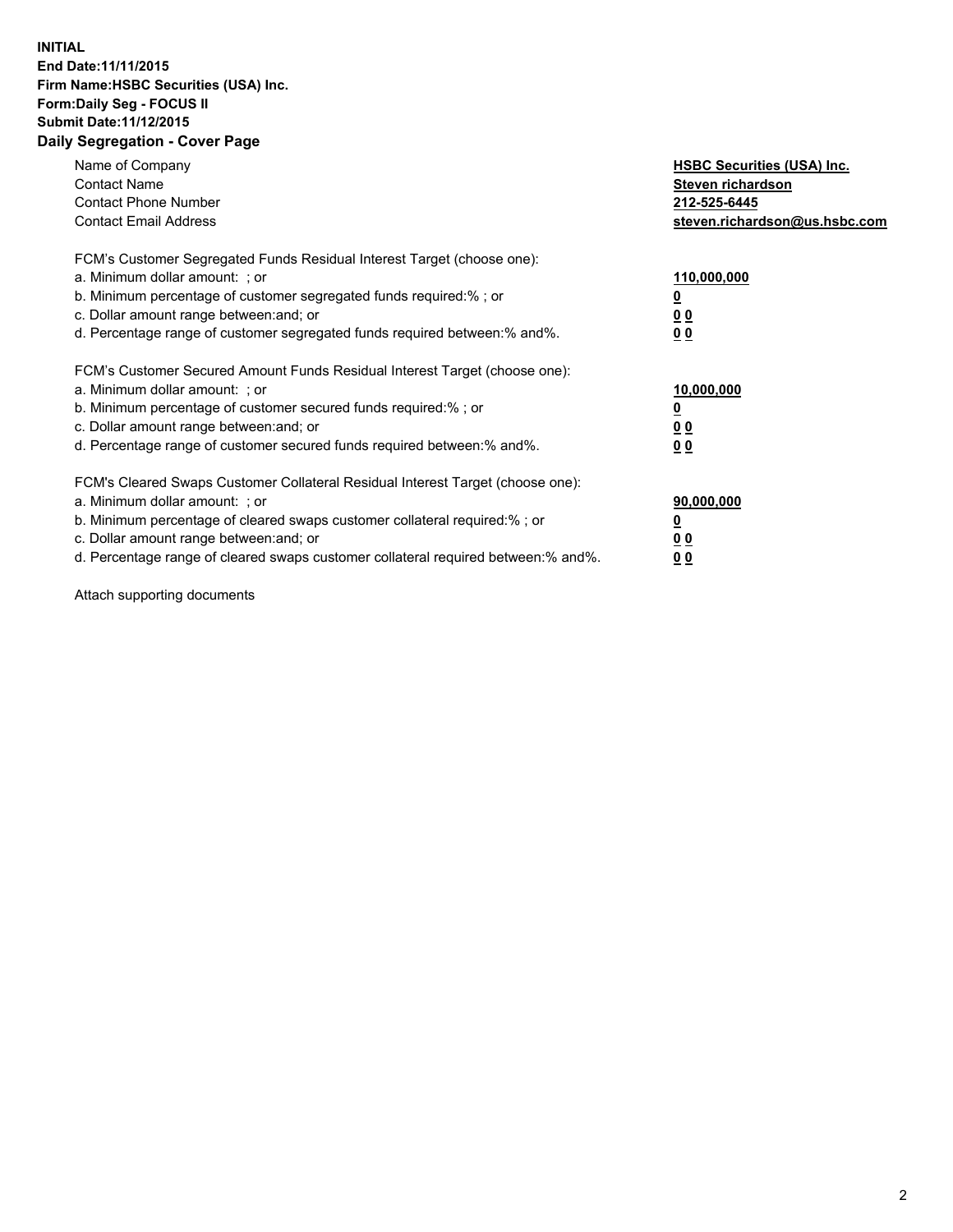**INITIAL End Date:11/11/2015 Firm Name:HSBC Securities (USA) Inc. Form:Daily Seg - FOCUS II Submit Date:11/12/2015 Daily Segregation - Secured Amounts** Foreign Futures and Foreign Options Secured Amounts Amount required to be set aside pursuant to law, rule or regulation of a foreign government or a rule of a self-regulatory organization authorized thereunder 1. Net ledger balance - Foreign Futures and Foreign Option Trading - All Customers A. Cash **75,862,113** [7315] B. Securities (at market) **134,559,996** [7317]

- 2. Net unrealized profit (loss) in open futures contracts traded on a foreign board of trade **-22,085,214** [7325]
- 3. Exchange traded options
	- a. Market value of open option contracts purchased on a foreign board of trade **0** [7335]
	- b. Market value of open contracts granted (sold) on a foreign board of trade **0** [7337]
- 4. Net equity (deficit) (add lines 1. 2. and 3.) **188,336,895** [7345]
- 5. Account liquidating to a deficit and account with a debit balances gross amount **1,646,580** [7351] Less: amount offset by customer owned securities **-1,646,580** [7352] **0** [7354]
- 6. Amount required to be set aside as the secured amount Net Liquidating Equity Method (add lines 4 and 5)
- 7. Greater of amount required to be set aside pursuant to foreign jurisdiction (above) or line 6.

## FUNDS DEPOSITED IN SEPARATE REGULATION 30.7 ACCOUNTS

- 1. Cash in banks
	- A. Banks located in the United States **15,616,555** [7500]
	- B. Other banks qualified under Regulation 30.7 **0** [7520] **15,616,555** [7530]
- 2. Securities
	- A. In safekeeping with banks located in the United States **86,078,341** [7540]
	- B. In safekeeping with other banks qualified under Regulation 30.7 **0** [7560] **86,078,341** [7570]
- 3. Equities with registered futures commission merchants
	-
	-
	- C. Unrealized gain (loss) on open futures contracts **0** [7600]
	- D. Value of long option contracts **0** [7610]
	- E. Value of short option contracts **0** [7615] **0** [7620]
- 4. Amounts held by clearing organizations of foreign boards of trade
	-
	-
	- C. Amount due to (from) clearing organization daily variation **0** [7660]
	- D. Value of long option contracts **0** [7670]
	- E. Value of short option contracts **0** [7675] **0** [7680]
- 5. Amounts held by members of foreign boards of trade
	-
	-
	- C. Unrealized gain (loss) on open futures contracts **-22,085,214** [7720]
	- D. Value of long option contracts **0** [7730]
	- E. Value of short option contracts **0** [7735] **146,909,137** [7740]
- 6. Amounts with other depositories designated by a foreign board of trade **0** [7760]
- 7. Segregated funds on hand **0** [7765]
- 8. Total funds in separate section 30.7 accounts **248,604,033** [7770]
- 9. Excess (deficiency) Set Aside for Secured Amount (subtract line 7 Secured Statement Page 1 from Line 8)
- 10. Management Target Amount for Excess funds in separate section 30.7 accounts **10,000,000** [7780]
- 11. Excess (deficiency) funds in separate 30.7 accounts over (under) Management Target **50,267,138** [7785]
- **0** [7305]
- 
- **188,336,895** [7355]
- **188,336,895** [7360]
- 
- 
- A. Cash **0** [7580] B. Securities **0** [7590]
- A. Cash **0** [7640] B. Securities **0** [7650]
- A. Cash **120,512,696** [7700] B. Securities **48,481,655** [7710] **60,267,138** [7380]
	-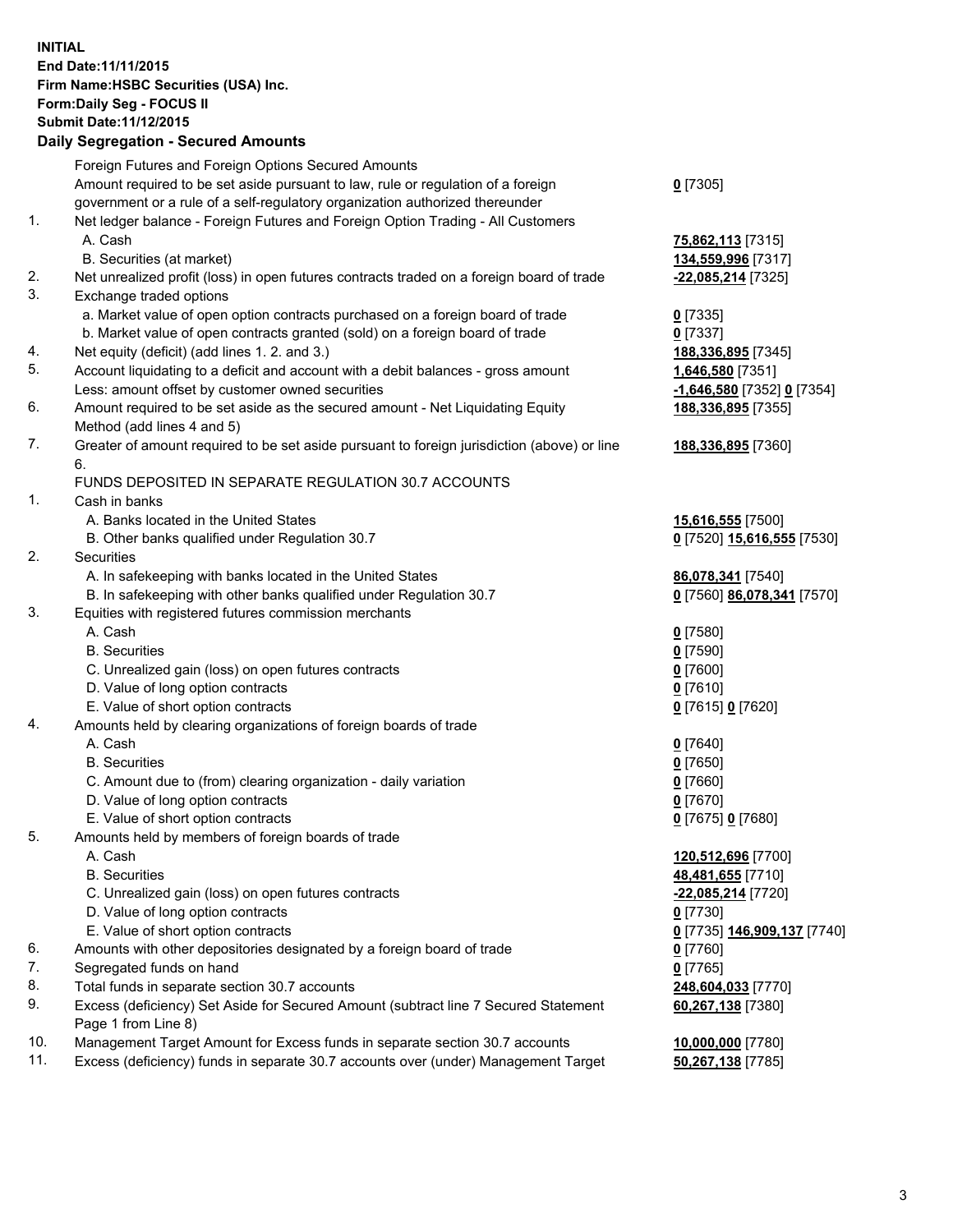**INITIAL End Date:11/11/2015 Firm Name:HSBC Securities (USA) Inc. Form:Daily Seg - FOCUS II Submit Date:11/12/2015 Daily Segregation - Segregation Statement** SEGREGATION REQUIREMENTS(Section 4d(2) of the CEAct) 1. Net ledger balance A. Cash **-276,525,353** [7010] B. Securities (at market) **997,719,210** [7020] 2. Net unrealized profit (loss) in open futures contracts traded on a contract market **532,940,097** [7030] 3. Exchange traded options A. Add market value of open option contracts purchased on a contract market **158,211,565** [7032] B. Deduct market value of open option contracts granted (sold) on a contract market **-52,585,369** [7033] 4. Net equity (deficit) (add lines 1, 2 and 3) **1,359,760,150** [7040] 5. Accounts liquidating to a deficit and accounts with debit balances - gross amount **2,894,569** [7045] Less: amount offset by customer securities **and the securities <b>-2,829,585** [7047] **64,984** [7050] 6. Amount required to be segregated (add lines 4 and 5) **1,359,825,134** [7060] FUNDS IN SEGREGATED ACCOUNTS 7. Deposited in segregated funds bank accounts A. Cash **110,434,965** [7070] B. Securities representing investments of customers' funds (at market) **0** [7080] C. Securities held for particular customers or option customers in lieu of cash (at market) **261,263,539** [7090] 8. Margins on deposit with derivatives clearing organizations of contract markets A. Cash **27,222,767** [7100] B. Securities representing investments of customers' funds (at market) **159,521,139** [7110] C. Securities held for particular customers or option customers in lieu of cash (at market) **736,455,671** [7120] 9. Net settlement from (to) derivatives clearing organizations of contract markets **-8,355,643** [7130] 10. Exchange traded options A. Value of open long option contracts **158,211,565** [7132] B. Value of open short option contracts **-52,585,369** [7133] 11. Net equities with other FCMs A. Net liquidating equity **83,228,400** [7140] B. Securities representing investments of customers' funds (at market) **0** [7160] C. Securities held for particular customers or option customers in lieu of cash (at market) **0** [7170] 12. Segregated funds on hand **0** [7150] 13. Total amount in segregation (add lines 7 through 12) **1,475,397,034** [7180] 14. Excess (deficiency) funds in segregation (subtract line 6 from line 13) **115,571,900** [7190] 15. Management Target Amount for Excess funds in segregation **110,000,000** [7194]

16. Excess (deficiency) funds in segregation over (under) Management Target Amount Excess

**5,571,900** [7198]